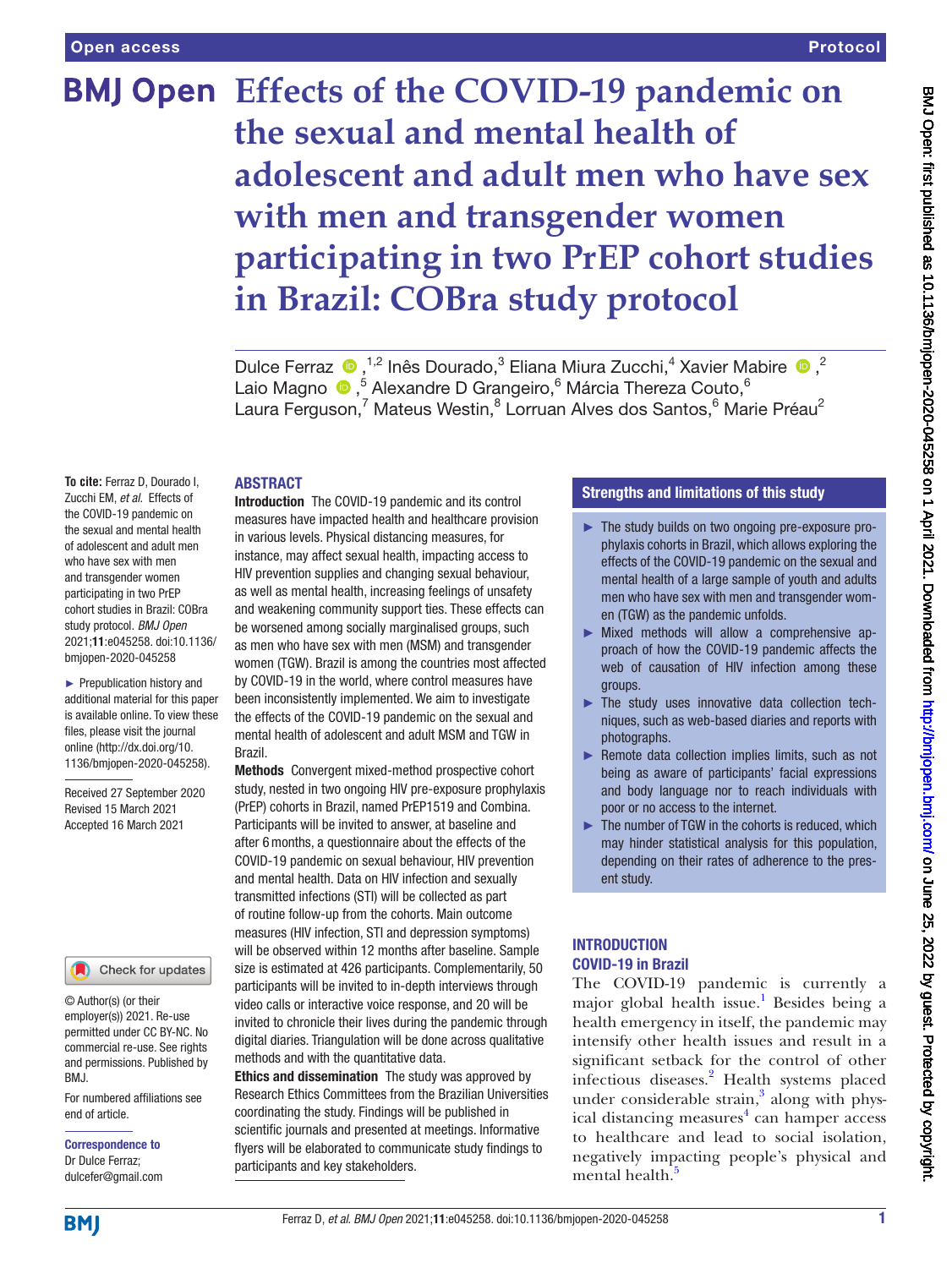In Brazil, the first case of COVID-19 was officially iden-tified on 25 February 2020.<sup>[6](#page-7-5)</sup> On 20 March, the Brazilian Ministry of Health (MoH) declared the existence of community transmission nationwide.<sup>[7](#page-7-6)</sup> By 26 January, Brazil had recorded 8.878.795 cases and 217.831deaths, with a fatality rate of  $2.45\%$ ,  $8$  being currently the country with the third highest number of cases and the second in number of deaths globally.<sup>[9](#page-7-8)</sup>

This epidemiological situation is due to a range of factors that may be hampering people's ability to comply with control measures, especially with physical distancing, that is, the practice of staying home as much as possible to prevent the spread of SARS-CoV-2 and of maintaining physical space (at least 6 ft) from others in public areas.

One important factor is the absence of a nationally articulated response to COVID-19. While the country's President has denied the seriousness of the disease, local governments have been implementing control measures not always fully guided by the local epidemiological situation.<sup>10 11</sup> Contradictions and disregard of scientific evidence may be affecting people's perception of the disease and their trust in the information disseminated by authorities, which are key elements to the adoption of protective behaviours.[12](#page-7-10) Also, insufficient and belated implementation of emergency social protection measures<sup>11</sup> may be hampering people's ability to comply to physical distancing measures, considering that the country has 66million people living in poverty and only  $40\%$  are formally employed<sup>13</sup>

### Potential effects of the COVID-19 outbreak on sexual and mental health

Disease outbreaks can impact sexual health and rights at individual, systemic and societal levels, heightening vulnerabilities of individuals, with immediate and lasting negative consequences for their health, $3$  as seen in previous pandemics. $14 \frac{15}{15}$  Thus, attention has been called to the potentially detrimental effects of the COVID-19 pandemic on HIV.<sup>2 16</sup> Prioritising the response to COVID-19 could reduce the availability of HIV-related healthcare delivery, entailing a shortage of supplies and diversion of healthcare providers and financial resources.<sup>31718</sup> Interruptions in HIV treatment and delayed antiretroviral treatment (ART) initiation, along with late diagnosis and limited access to prevention services could contribute to a significant increase in HIV incidence and AIDS-related deaths during and after the COVID-19 crisis.<sup>2 19 20</sup>

In Brazil, the provision of minimum healthcare services during the pandemic has been recommended by the MoH, including HIV testing, treatment and prevention services. $^{21}$  However, the urgency to respond to COVID-19-related demands have limited service delivery<sup>[22 23](#page-8-2)</sup> and required adaptations to respect physical distancing measures, often using telehealth.<sup>24</sup>  $\frac{25}{25}$  Besides, even if services are available, physical distancing recommendations can make people avoid seeking healthcare during the pandemic. $317$ 

The impact of the COVID-19 pandemic on the HIV epidemic may be more severe among groups that are marginalised and disproportionally affected by HIV, such as transgender women (TGW) and men who have sex with men  $(MSM)$  in Brazil.<sup>26, 27</sup> MSM and TGW may be less willing to disclose sexual health needs during the pandemic to avoid disclosing their sexual orientation and gender identity within the household.<sup>28</sup> Studies<sup>29</sup> have observed an increased difficulty among MSM and TGW in accessing HIV prevention services during the pandemic, disproportionately affecting young people.<sup>30</sup> In Brazil, barriers to picking up pre-exposure prophylaxis (PrEP) refills at health services were the main reason for adult MSM and TGW stopping PrEP during the pandemic.<sup>31</sup>

The COVID-19 pandemic may also impact HIV spread by affecting sexual behaviours. Studies indicate a decrease of casual sex since the pandemic outbreak, $18\frac{31\frac{32}{3}}{2}$  which among youth is associated with increased family supervi-sion and less personal freedom.<sup>18</sup> A study in Australia<sup>[33](#page-8-10)</sup> found that reducing casual sex was the main reason to stop taking PrEP; similarly, in Brazil sexual abstinence was among the main reasons to PrEP interruption among MSM and TGW.<sup>[31](#page-8-8)</sup>

The COVID-19 pandemic may also lead to negative mental health outcomes. Physical distancing measures can lead to social isolation, which is associated with anxiety, depression, post-traumatic stress disorder and stigma, both at immediate and long terms. $43435$  In Great Britain, the proportion of adults reporting experiencing some form of depression almost doubled during the implementation of these measures, as compared with the period immediately before it. $36$  In the USA, anxiety disorder and depressive disorder increased considerably between April and June 2020, compared with the same period in 2019, being significantly more common in persons aged 18–24 years.<sup>3</sup>

Moreover, the pandemic can hamper individuals' and communities' self-care, that is, their ability to take an active role in protecting their own well-being, promoting and maintaining health, as well as preventing disease and coping with illness and disability.<sup>38</sup> Physical, psychological, spiritual and community support are dimensions of self-care that interrelate and correlate to mental health<sup>[38](#page-8-13)</sup> and that can be impaired by the pandemic. Among MSM and TGW, in particular, physical distancing measures may contribute to psychological suffering by disrupting everyday community ties and social support $39$  and may increase their exposure to discrimination and violence in the household, especially among youth $4041$ 

### STUDY AIMS AND HYPOTHESES

This study aims to investigate the effects of the COVID-19 pandemic on the sexual and mental health of adolescent and adult MSM and TGW participating in two HIV PrEP cohorts in Brazil, with an emphasis on HIV and STI infection.

Secondary aims are to investigate: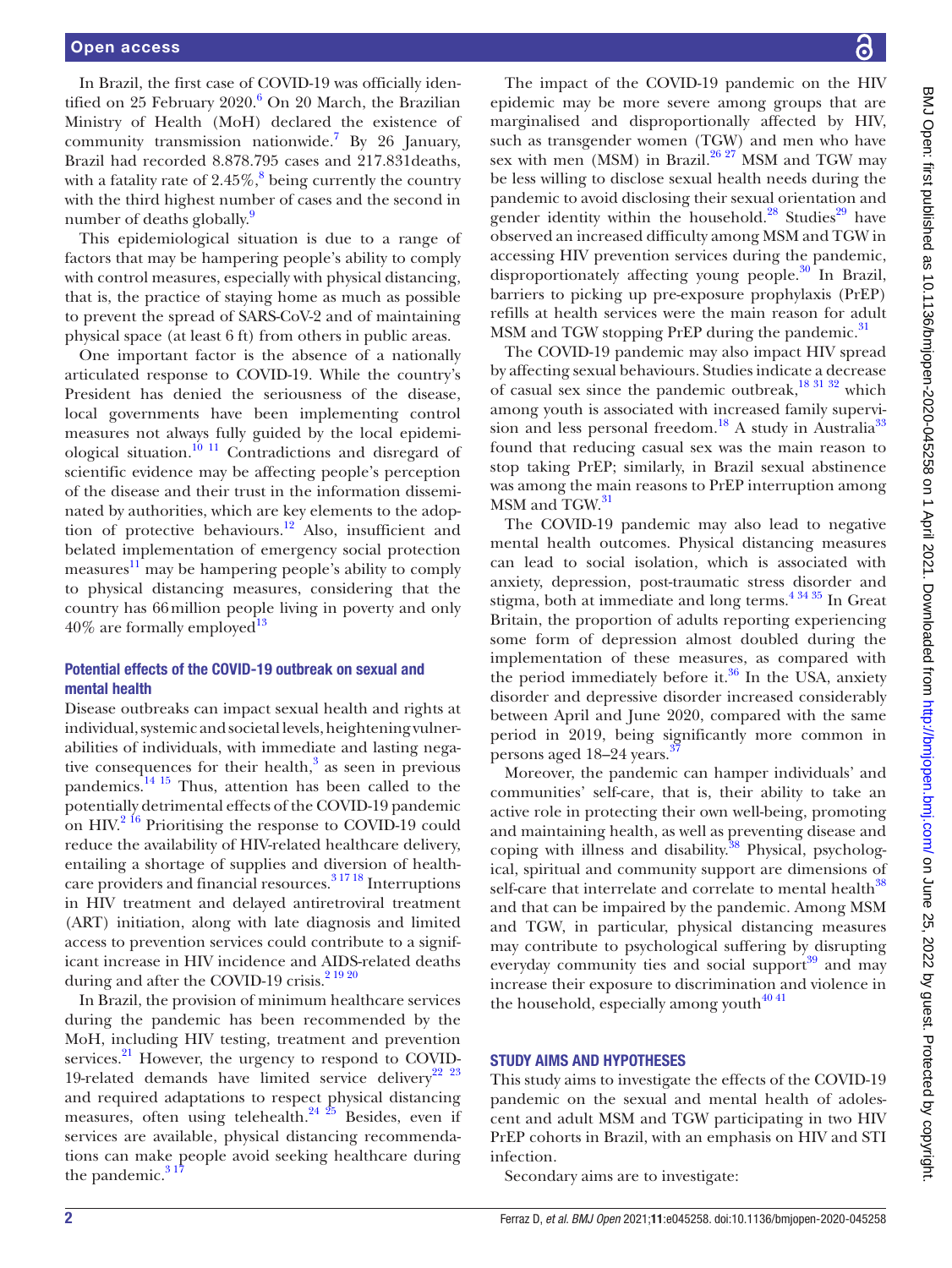| The social representations <sup>42-46</sup> of the COVID-19 |
|-------------------------------------------------------------|
| pandemic and the public understanding of its control        |
| measures among MSM and TGW.                                 |

- The effects of the COVID-19 pandemic on prevention and on HIV and STI incidence among these groups.
- ► How MSM and TGW manage self-care during physical distancing measures.
- ► The prevalence of symptoms of depression among MSM and TGW during physical distancing measures. Our hypotheses are that:
- ► The COVID-19 pandemic will negatively affect the sexual and mental health of MSM and TGW, with adolescents being more severely affected than adults.
- ► Public understanding of the scientific evidence of COVID-19 will be affected by the conflicting public messages disseminated in Brazil.
- ► Social representations of health and disease will be marked by the severity of the COVID-19 pandemic.
- ► The COVID-19 pandemic may increase the vulnerability of sexual minorities, causing obstacles to accessing healthcare and resulting in increased risk of HIV and STI infection.
- Stressor factors, such as discrimination and violence, are likely to increase during physical distancing measures among MSM and TGW living in hostile family environments.

### **METHODS**

The study will take place in Brazil from June 2020 to December 2021. It adopts a mixed-method, $^{47}$  multidisciplinary approach, combining epidemiology, social psychology and medical anthropology.

The study is nested within two existing PrEP cohorts, named PrEP1519 and Combina. PrEP1519 is a demonstration study that aims to evaluate the effectiveness of PrEP use among adolescent MSM and TGW aged 15–19, in three Brazilian cities: Belo Horizonte, Salvador, and São Paulo.<sup>[25](#page-8-18)</sup> Combina is a demonstration study that analyses the effectiveness of PrEP among participants aged 16 years and older. It takes place in six public healthcare services from five Brazilian cities—São Paulo, Ribeirão Preto, Fortaleza, Curitiba and Porto Alegre.<sup>[48](#page-8-19)</sup>

[Table](#page-2-0) 1 shows the estimated HIV prevalence among MSM in these cities in  $2016^{27}$  and the COVID-19 cases and deaths recorded until 26 January 2020.<sup>[8](#page-7-7)</sup>

### Theoretical approaches

Human rights provide an overarching framework for this study that has informed study tools and methods. Recognising the interdependence of all rights, we afford particular attention to the right to health (including the availability, accessibility, acceptability and quality of health services), privacy and confidentiality, equality and non-discrimination and governmental accountability. $49\frac{50}{1}$  Aligned with this framework, the concept of vulnerability $51$ <sup> $-$ </sup> guided the structuring of the research axes. We considered its three dimensions: structural (eg, stigma, violence, living conditions); programmatic (eg, availability of and access to healthcare); and interpersonal (eg, sexual behaviours, risk perception).

Our theoretical approach is also inspired by the theory of social representations[.42 43](#page-8-16) Social representations are defined as a form of common-sense knowledge, with a practical orientation, $44\frac{45}{10}$  that influence people's conducts.[46 52](#page-8-24) People tend to mobilise social representations in contexts of uncertainty to give sense to what is happening and thus adapt their behaviours.<sup>53-55</sup>

Minority stress models $56-58$  will also be applied in the analysis to highlight how different stress factors may affect health among youth and adult MSM and TGW during the pandemic.

### Study population

The study population consists of MSM and TGW participating in PrEP1519 (aged 15–19 years) and Combina (age ≥16 years). The common inclusion criteria for both cohorts are:

- ► Having a history of recent risk exposure (condomless sex, history of STI infection, use of PEP) or vulnerability to HIV (eg, drug use, sex work or unstable housing).
- ► Testing negative for HIV at enrollment visit.
- ► Accepting to participate in the study.

| (COVID outbreak in Brazil) study sites |                       |                                |                            |  |
|----------------------------------------|-----------------------|--------------------------------|----------------------------|--|
| <b>City</b>                            | <b>COVID-19 cases</b> | <b>COVID-19-related deaths</b> | HIV prevalence estimate, % |  |
| São Paulo                              | 454 900               | 17004                          | 24.4                       |  |
| Salvador                               | 123 261               | 3340                           | 8.6                        |  |
| Fortaleza                              | 93 897                | 4295                           | 10.0                       |  |
| <b>Belo Horizonte</b>                  | 82 714                | 2182                           | 14.5                       |  |
| Curitiba                               | 76 729                | 2167                           | 20.2                       |  |
| Porto Alegre                           | 78 790                | 2075                           | 10.5                       |  |
| Ribeirão Preto                         | 34 017                | 1041                           | Data not available         |  |
|                                        |                       |                                |                            |  |

<span id="page-2-0"></span>Table 1 COVID-19 cases and deaths in the general population and estimated HIV prevalence among MSM in the COBra

MSM, men who have sex with men.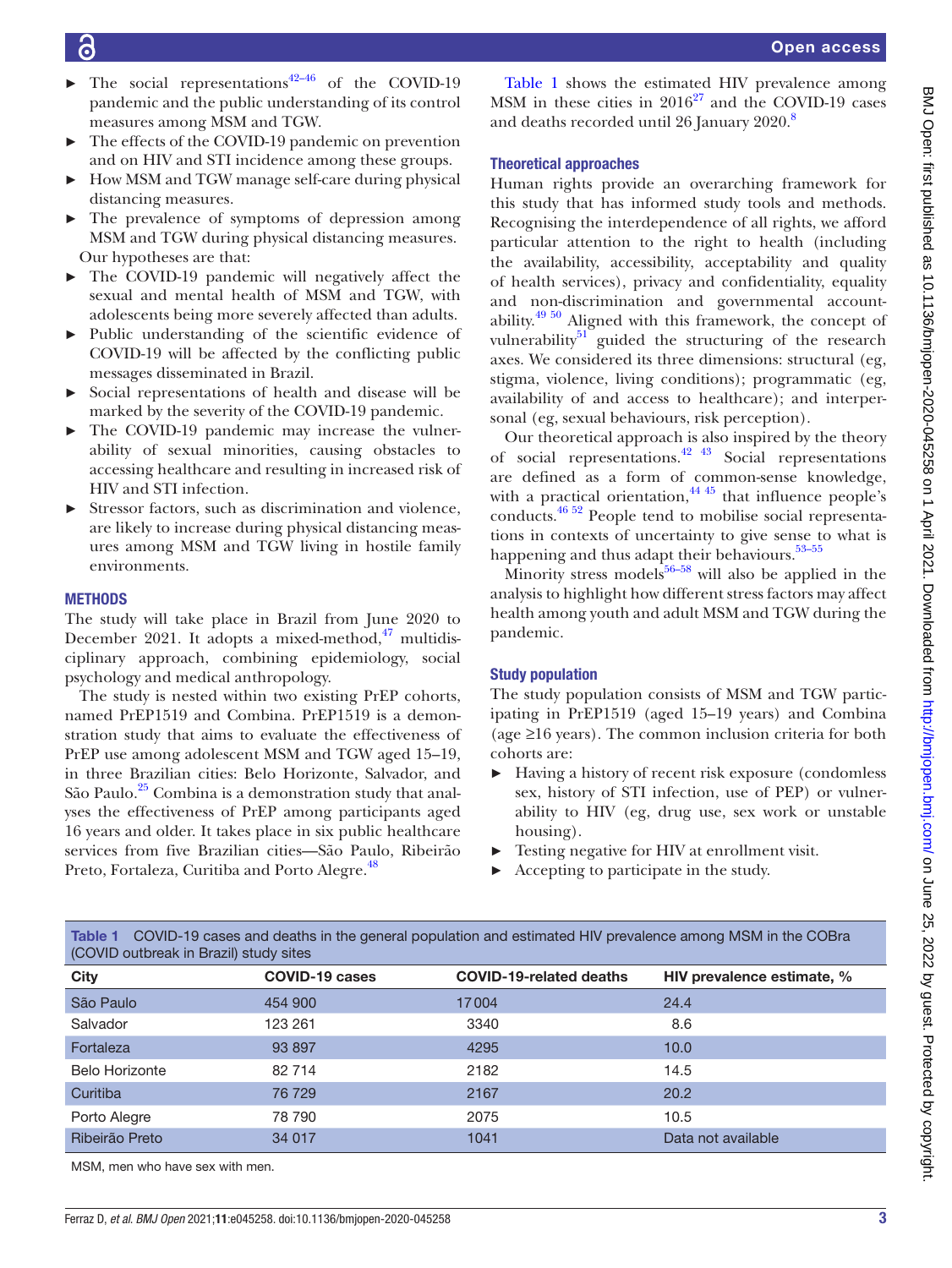

Figure 1 Convergent mixed-methods design: stages and procedures for quantitative and qualitative data collection and analysis at COBra (COVID Outbreak in Brazil) Study.

In the two cohorts, follow-up procedures include quarterly clinical evaluations, counselling and HIV and STI testing. During the physical distancing period, the majority of these consultations and procedures have been done through telehealth, using videoconference, texting and mailing of PrEP pills and HIV self-tests (HIVST) to participants.<sup>2</sup>

### Study design

This is a convergent mixed-methods prospective cohort, with independent and concurrent quantitative and qualitative data collection and analysis, and triangulation of findings.

Since part of the data will be collected during COVID-19 physical distancing measures, we will prioritise remote data collection.

[Figure](#page-3-0) 1 provides an overview of data collection, analysis and integration of methods.

### Quantitative design

### Procedures

All participants enrolled in PrEP1519 and Combina, in all the sites, will be invited by phone calls or text messages to respond to an online questionnaire on their experiences with the pandemic. The baseline questionnaire will be applied during the physical distance measures (between June and November 2020) and repeated after 6months.

The HIV test result closest to the beginning of physical distancing period will be used as the participant's serological status at baseline. Follow-up will occur for a period of 12 months after baseline to observe the occurrence of HIV and STI infection, using information obtained from regular quarterly PrEP consultations. Based on the follow-up of the cohorts, the rate of responses to online

<span id="page-3-0"></span>questionnaires and retention is expected to be between 70% and 80%.

### Sample size

Sample size was calculated based on the number of participants enrolled in PrEP1519 and Combina cohorts, which corresponds to 891 and 731, respectively. [Table](#page-4-0) 2 shows the profile of participants.

The MSM and TGW sample size for the COBra was estimated on the assumption of a maximum 6% reported behavioural changes (data on non-use of condoms, PEP or PrEP in the last sexual intercourse, in both cohorts) for both groups, during physical distancing period as compared with before, with power of 80% and a significance level of 95%. It corresponds to 426 participants, with the assumption that the proportions of MSM and TGW do not change significantly in relation to the active participants in the cohorts.

### Data collection and study variables

Data collection will include variables related to sociodemographic information, COVID-19, sexual health and mental health. These variables are detailed in [figure](#page-5-0) 2.

To prevent missing data, the study and data collection have been carefully planned. Only the essential information will be collected. We will use a friendly report form and will train all the researchers working on data collection.

A management team will be responsible for: verifying compliance with guidelines for research involving human subjects; assessing adherence to the study protocol; and confirming the quality and accuracy of the information collected and entered into the database. Reports will be done as close to real-time as possible during the course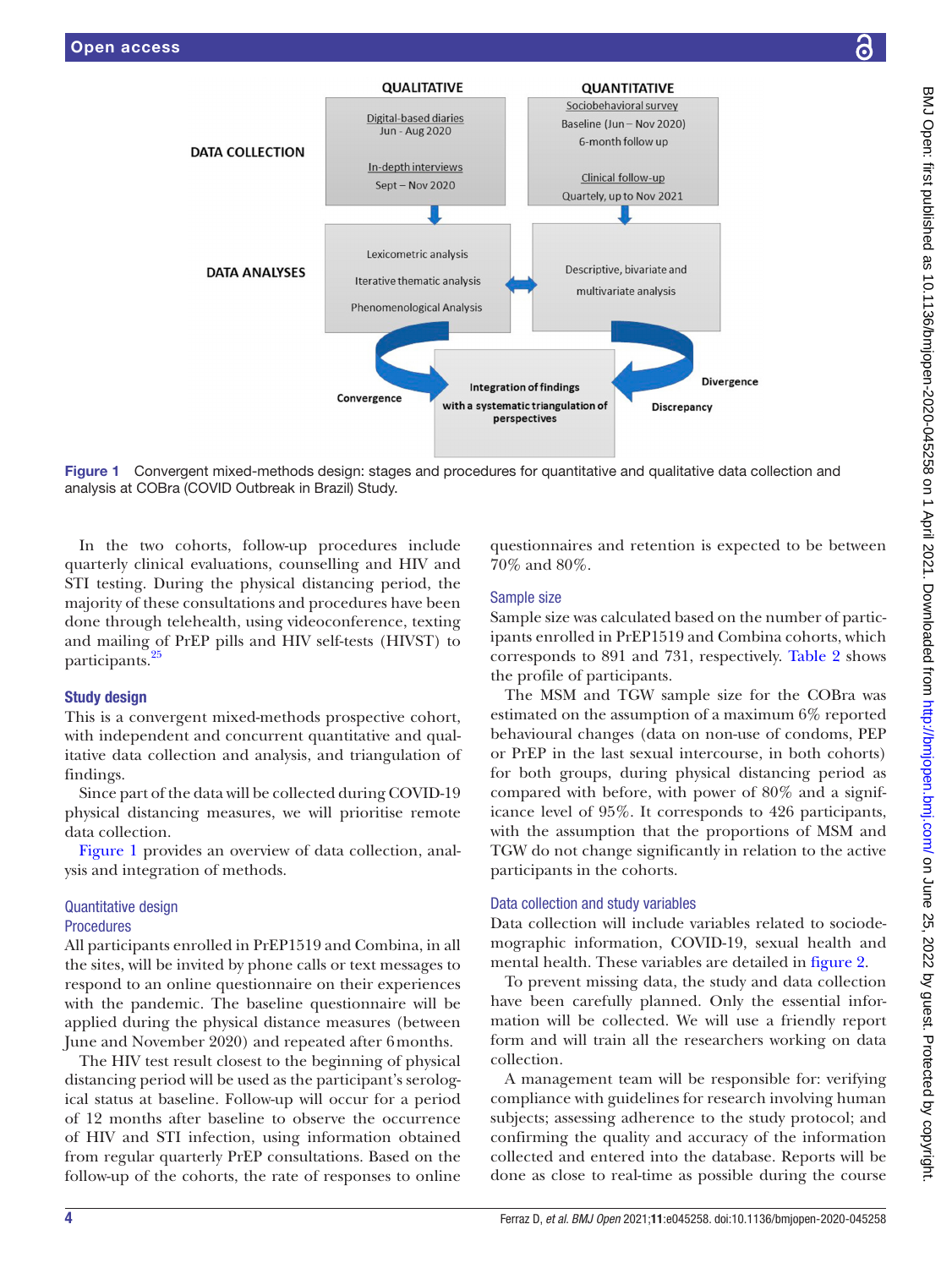### <span id="page-4-0"></span>Table 2 Sociodemographic and sexual behaviour characteristics of PrEP1519 and Combina participants at baseline

|                                          | <b>PrEP 15-19</b> |       |     | Combina       |  |
|------------------------------------------|-------------------|-------|-----|---------------|--|
| Sociodemographics                        | n                 | %     | n   | $\frac{0}{0}$ |  |
| Age (years)                              |                   |       |     |               |  |
| $15 - 17$                                | 179               | 20,09 | 2   | 0.3           |  |
| $18 - 19$                                | 712               | 79,91 | 14  | 1.9           |  |
| $20 - 39$                                |                   |       | 607 | 83.0          |  |
| $40 - 68$                                |                   |       | 108 | 14.8          |  |
| Gender identity or sexual<br>orientation |                   |       |     |               |  |
| <b>MSM</b>                               | 824               | 92,48 | 656 | 89.7          |  |
| <b>TGW</b>                               | 67                | 7,52  | 75  | 10.3          |  |
| Skin colour                              |                   |       |     |               |  |
| Black                                    | 351               | 39,39 | 56  | 7.8           |  |
| Pardo (brown)                            | 253               | 28,4  | 206 | 28.5          |  |
| White                                    | 255               | 28,62 | 447 | 61.9          |  |
| Asian                                    | 22                | 2,47  | 10  | 1.4           |  |
| Indigenous                               | 10                | 1,12  | 3   | 0.4           |  |
| Years of study                           |                   |       |     |               |  |
| <8 years                                 | 28                | 3,14  | 15  | 2.1           |  |
| ≥8 years                                 | 863               | 96,86 | 716 | 97.9          |  |
| City                                     |                   |       |     |               |  |
| <b>Belo horizonte</b>                    | 190               | 21,32 |     |               |  |
| Curitiba                                 |                   |       | 26  | 3.6           |  |
| Fortaleza                                |                   |       | 67  | 9.2           |  |
| Porto Alegre                             |                   |       | 79  | 10.8          |  |
| Ribeirão Preto                           |                   |       | 44  | 6.0           |  |
| Salvador                                 | 288               | 32,32 |     |               |  |
| São Paulo                                | 413               | 46,35 | 515 | 70.5          |  |
| Sexual behaviour                         |                   |       |     |               |  |
| Sex with casual<br>partner*              |                   |       |     |               |  |
| No                                       | 228               | 29,61 | 59  | 8.1           |  |
| Yes                                      | 542               | 70,39 | 672 | 91.9          |  |
| Sex with stable<br>partner               |                   |       |     |               |  |
| <b>No</b>                                | 386               | 49,68 | 322 | 44.1          |  |
| Yes                                      | 391               | 50,32 | 409 | 55.9          |  |

\*PrEP 15–19: in the last 3months; Combina: in the last 6months. MSM, men who have sex with men; PrEP, pre-exposure prophylaxis; TGW, transgender women.

of the study. Preliminary descriptive analyses will be conducted to evaluate frequency distributions and missingness. In case of missing data, study monitors will return to the questionnaires in order to complete the dataset. Remaining cases with missing data will be omitted and complete data analysis will be conducted.

### Open access

Three main outcomes will be analysed, namely HIV infection, STI and depressive symptoms:

- ► For HIV infection, rapid tests will be done as part of the quarterly follow-up routine of both cohorts by trained laboratory technicians. For the estimation of HIV prevalence, the laboratory diagnosis of HIV will follow the algorithm established by the MoH. $^{59}$  A two HIV-RT methodology will be used for the detection of HIV antibodies 1 and 2. Preferably, a fourthgeneration test will be used as the first HIV-RT and a third-generation test as the second HIV-RT. In the samples with discordant reagent results, the Immunoblot test will be used. If the discrepancy persists, a new blood sample will be drawn to do a conventional laboratory test. For participants who cannot or chose not to attend PrEP consultations during physical distancing period, HIVST will be offered and deliv-ered by mail.<sup>[25 60](#page-8-18)</sup>
- ► STI diagnosis will be performed during clinical consultations, considering signs and symptoms. We will run quarterly treponemal and non-treponemal laboratory tests for syphilis on blood samples. Gonorrhoea and chlamydia will be investigating every 6 months using qualitative DNA detection through nucleic acid amplification test in urine samples in São Paulo, and research in the oropharynx, urethral and anorectal region in Salvador and Belo Horizonte.
- Finally, depressive symptoms will be investigated through the online questionnaires (baseline and sixth months after), using the Centre for Epidemiological Studies-Depression Scale, which is validate for both adults and adolescents.

### Data analysis

Data obtained from questionnaires will be used to create indicators that will allow the categorisation of participants according to the dimensions of interest of the study, with emphasis on: degree of adherence to physical distancing measures, perception of COVID-19, and socioeconomic impact of the pandemic in daily life. Subsequently, we will evaluate the association of these COVID-19 indicators with study intermediate outcomes (interruption of use of HIV services, of HIV prevention methods and greater exposure to HIV) and major outcomes (HIV infection, STI and depression symptoms). This analysis will consider the different phases of the COVID-19 pandemic and control policies adopted. When pertinent, data previously collected during participants' follow-up will be used for comparison. Assessment of the effect of the public statements contrary to physical distancing measures will be stratified according to participants' opinion on the pandemic control measures. Stratification by age groups will also be carried out to analyse outcomes for adolescents and adults.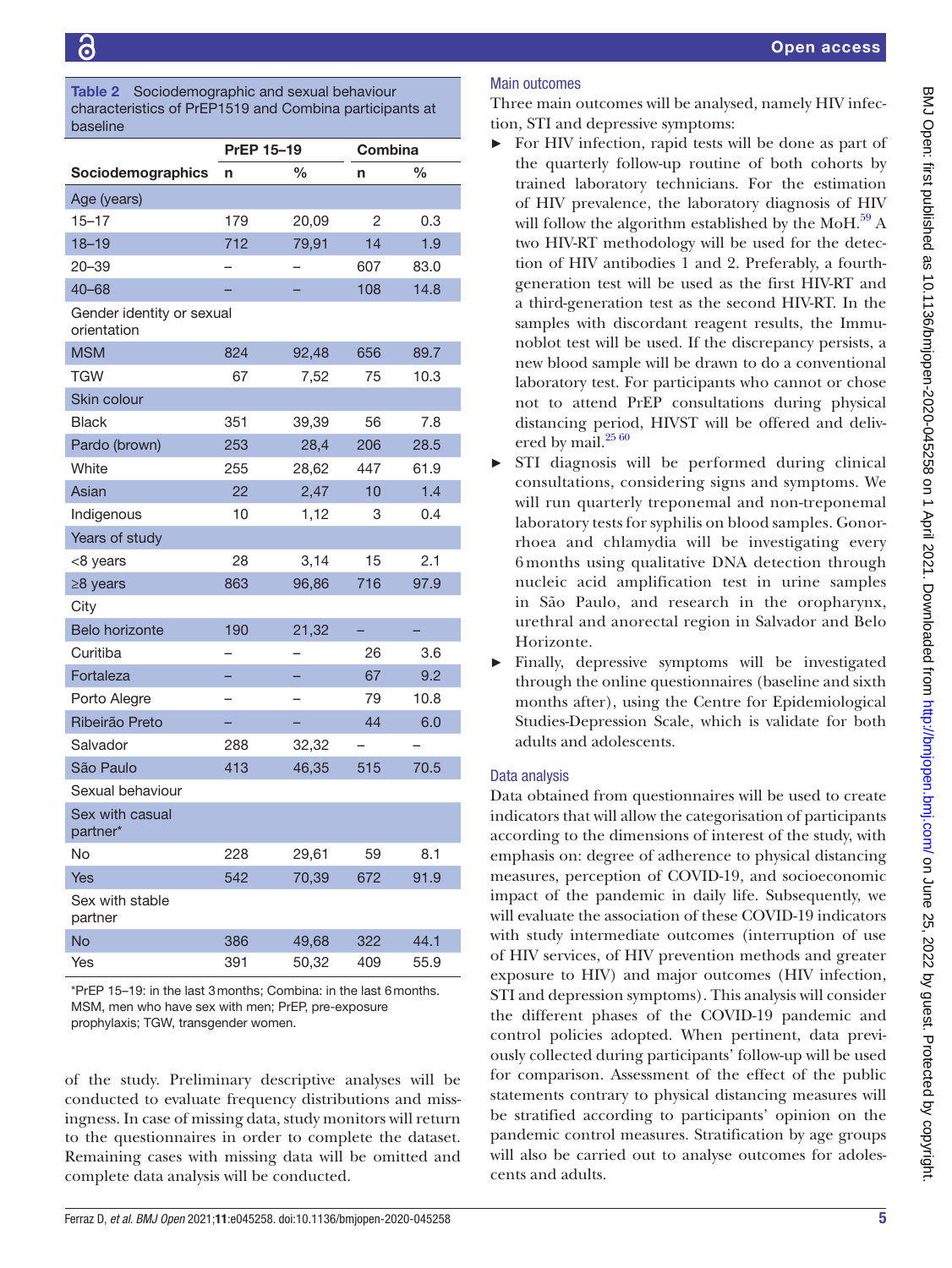|                                                                                                                                                                                                                                                                                                                                              | <b>Socioeconomics</b>                                                                                                                                                                                                                                                                                                                                                               |                                                                                                                                                                                                                                                                                                                                                                  |
|----------------------------------------------------------------------------------------------------------------------------------------------------------------------------------------------------------------------------------------------------------------------------------------------------------------------------------------------|-------------------------------------------------------------------------------------------------------------------------------------------------------------------------------------------------------------------------------------------------------------------------------------------------------------------------------------------------------------------------------------|------------------------------------------------------------------------------------------------------------------------------------------------------------------------------------------------------------------------------------------------------------------------------------------------------------------------------------------------------------------|
| COVID-19<br>Opinion about the COVID-19 physical<br>distancing measures; difficulties<br>experienced in complying with<br>physical distancing measures; COVID-<br>19 risk perception; being diagnosed<br>of COVID-19 and access to<br>healthcare; knowing people infected<br>with SARS-Cov-2; living with people<br>from COVID-19 risk group. | Age; education, skin<br>color/ethinicity; employment<br>conditions before and after<br>the COVID-19 pandemic;<br>having private health<br>insurance; loss of income due<br>to quarantine<br><b>Mental health issues</b><br>Symptoms of depression<br>during physical distancing;<br>report of situations of<br>discrimination and violence<br>during physical distancing<br>period. | Sexual health<br>Sexual behavior and use of<br>HIV and STI prevention<br>methods during physical<br>distancing period; possession<br>of PrEP, condoms and<br>lubricants during physical<br>distancing period; use of PEP<br>and STI symptoms during<br>physical distancing period;<br>search for sexual health<br>services during physical<br>distancing period. |

Figure 2 Variables to be explored in the online questionnaire at baseline and after 6 months at COBra (COVID Outbreak in Brazil) Study. PrEP, pre-exposure prophylaxis. STI, sexually transmitted infections.

### Statistical analysis

Descriptive analysis will be carried out and frequency tables and figures will be produced to verify the distribution of the study variables. Measures of central tendency and variability will be calculated for the quantitative variables. Bivariate analysis will be carried out for the joint distribution of sociodemographic, socioeconomic, and sexual behaviour variables and outcome variables of interest.

Different regression models will be used to estimate associations between predictors and outcome variables, according to the different analytical strategies for the study outcomes. Therefore, OR, prevalence ratios and HRs will be estimated to investigate association between predictors and outcomes using, respectively, logistic, Poisson and Cox regression models.

Recognising the important differences existing between MSM and TGW, quantitative analyses will be carried out separately for each of these groups as much as possible. A lower participation of TGW in the study may compromise certain statistical analyses for this population, so we will apply analytical strategies specific to studies with small samples and will triangulate findings with the qualitative data.

### Qualitative design **Procedures**

A comprehensive approach<sup> $61$ </sup> using a mix of qualitative techniques will be adopted $61-63$  to enable a deep understanding of: (1) participants' social representations of the COVID-19 pandemic and their understandings of control measures, (2) participants' self-care practices during physical distancing period and (3) effects of the COVID-19 pandemic on HIV prevention behaviours.

### Data collection

Techniques will include semistructured interviews, field work notes from researchers' diaries, and participants digital-based diaries.

PrEP1519 participants will be invited to chronicle their lives during physical distancing measures (June–August <span id="page-5-0"></span>2020) using digital-based diaries, a technique that can enhance participation $^{64}$  and is adequate to investigate sensitive topics. $65$  These narratives will allow a longitudinal approach and a reduced recall bias. The diaries will be audio and written recorded, according to participants' choice. They will also be allowed to complement their reports with photographs that represent their lives during the pandemic. This can increase research participation by overcoming limitations related to limited literacy, and also because photographs are a cultural practice highly integrated in youths' participation in social networks.<sup>66</sup> In order to protect their confidentiality, pictures must not reveal their identity.

Interviews will be conducted by trained and experienced fieldwork researchers, through video calls or interactive voice response, according to participant's choice, to ensure their feasibility during physical distancing measures (September–November 2020). They will be audio recorded with participants' consent, and guided by a semistructured script ([online supplemental](https://dx.doi.org/10.1136/bmjopen-2020-045258)  [appendix 1\)](https://dx.doi.org/10.1136/bmjopen-2020-045258) covering the following themes, all relating to experiences during physical distancing measures: social representations of COVID-19; participants' self-care practices; sexual health and behaviour; mental health; and HIV prevention.

### **Participants**

We will seek to include an equal number of TGW and MSM. For the interviews, we will invite at least 50 participants (25 TGW and 25 MSM) from the two cohorts in the sites of São Paulo and Salvador. For the diaries, at least 20 young MSM and TGW enrolled on PrEP1519 will be invited to participate, also from the two aforementioned cities.

### Data analysis

Audiorecorded data from interviews and diaries will be transcribed verbatim for analysis. Lexicometric, thematic and phenomenological data analysis will be run independently and concurrently and will be triangulated for interpretation, as detailed below. TGW and MSM will be analysed separately.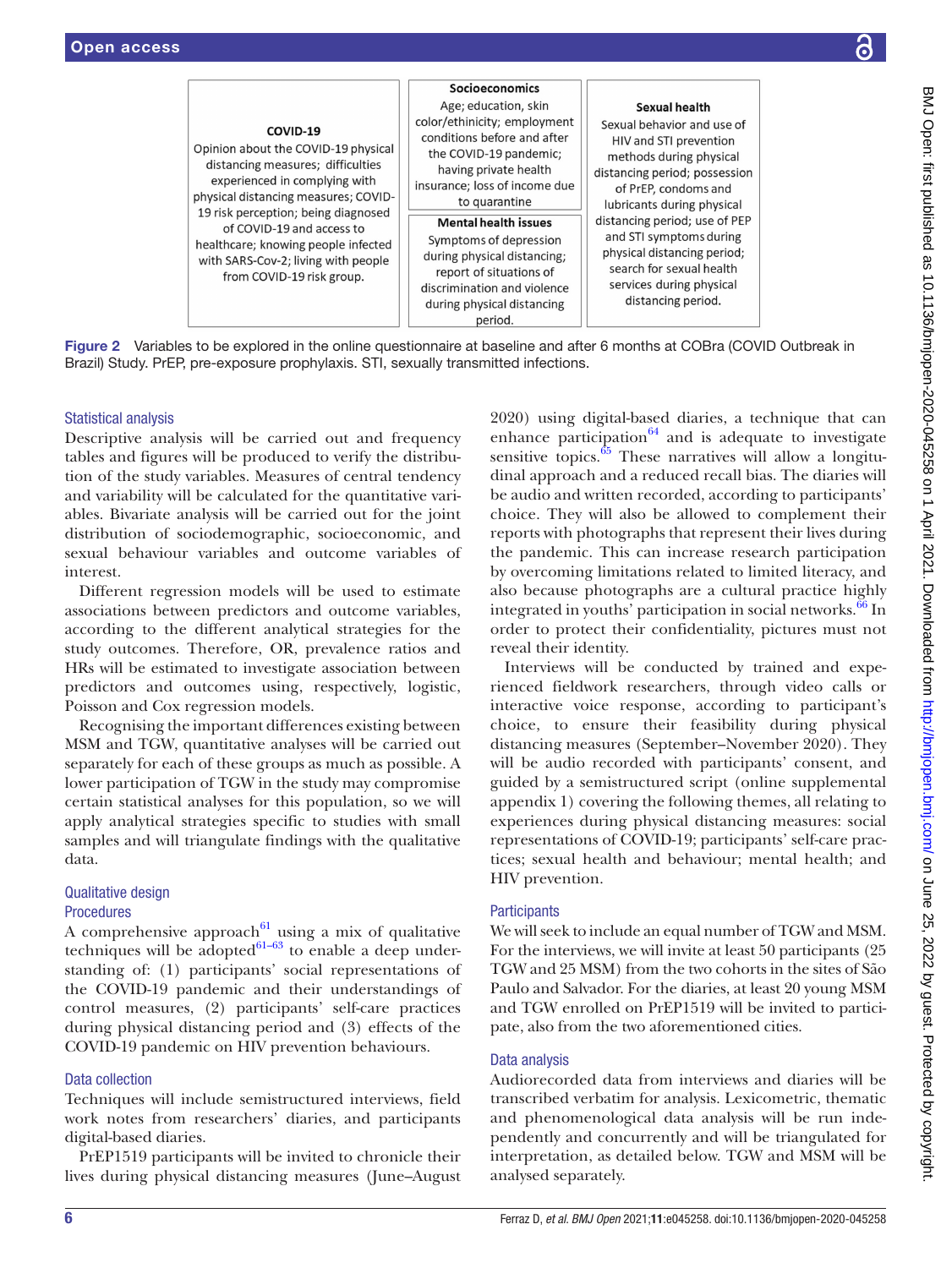# Statistical textual analysis

We will do a statistical textual analysis using IraMuTeQ. $6768$ This software converts textual data into numerical data to calculate the frequency of words and their relations $69$  and performs hierarchical clustering through correspondence factorial analysis[.70](#page-9-5) This allows identifying the underlying structure of the dataset and forming clusters<sup>71</sup> based on the lexicon used by the interviewees to represent and communicate the phenomenon under analysis. Also, by adding variables that qualify the interviewees' speech (eg, age, sexual orientation, gender identity), the software allows the identification of particularities in the lexicon of different groups, making this technique particularly interesting to studying social representations.<sup>[72](#page-9-7)</sup> Additionally, the lexicometric analysis contributes to reducing the interference of the researchers' subjectivity in the categorisation of data. $72$ 

## Thematic analysis

Data from interviews and diaries will also be subjected to iterative thematic analysis.<sup>73</sup> We will use iterative categorisation to: systematically order and sort coded data, and to support the analysis by prioritising codes that will help identify reiteration, complementarity and discrepancy between codes.<sup>73</sup>

A codebook will be developed according to the following steps $^{74}$ : reading of transcriptions to ensure familiarisation with their content and stablish initial codes to raw data (inductive approach); development of new codes as additional themes emerge in the data (deductive approach) until code saturation is achieved; and labelling, description, definition and illustration of codes by raw data. Codes may be complemented with themes identified in the statistical textual analysis.

For coding visual data, a text log to describe the picture and the coded area will be systematically created. The analysis of this material will be guided by principles of phenomenological analysis of photographs.<sup>4</sup>

NVivo software will be used to assist coding and analytical processes, $7677$  with the same codebook being applied to both textual and visual data.<sup>78</sup>

# Data Triangulation

We will apply a systematic triangulation of perspectives,<sup>79</sup> with triangulation being done across qualitative methods as well as with the quantitative data.

The integration of methods will occur during the interpretation stage by comparing findings to identify convergence, discrepancy and divergence<sup>80</sup> for the following themes: sexual behaviour, HIV prevention, mental health and social representations of COVID-19.

By doing so, we recognise that the complexity of the issues under study requires a comprehensive approach, in which different methodologies—that express different epistemological positions—enable opportunities for either corroboration or identification of areas where deeper contextual analysis is required to address different levels and qualities of the social phenomena, $^{78}$  thus creating new knowledge.

# **DISCUSSION**

This study will seek to identify HIV prevention patterns, use of health services, mental health and self-care during the COVID-19 pandemic among youth and adult MSM and TGW. This will allow to assess the effects of the pandemic on the incidence of HIV, STI and depression among these groups and contribute to identifying factors associated with such effects. The convergent mixed-method approach will allow not only to measure these effects, but to build a more comprehensive understanding about them.

TGW and MSM may suffer a deeper impact from the COVID-19 pandemic when compared with the general population, and can be hard to reach. By building on existing HIV prevention cohorts, including the only PrEP demonstration study of adolescent MSM and TGW in Latin America (PrEP1519), we will be able to reach these populations in different Brazilian cities. This diversification of age groups and study sites will contribute for more consistent and comprehensive results.

The study results may contribute to the design of sexual and mental health policies that are better suited to TGW's and MSM's needs. Particularly, it may allow to identify strategies to ensure HIV prevention delivery, along with comprehensive sexual and mental healthcare, during situations of sanitary crisis, by combining telehealth with traditional service organisation. This will enable adaptations of service delivery in the involved cohorts and may contribute to adaptation of services in other contexts.

This study has limitations that need to be considered. First, our results may represent a more optimistic scenario than what would be found among the general population of TGW and MSM. Being included in demonstration studies—and, therefore, in health services—participants are likely to have a greater degree of information and more favourable social conditions than other MSM and TGW. Second, the use of internet-based data collection techniques may impede the participation of those who have precarious or no internet access, and who may be precisely the most vulnerable to the harmful effects of the COVID-19 pandemic. Third, the depth of qualitative data may be impaired by the challenges inherent in remote data collection, such as not being aware of participants' facial expressions and body language. Finally, certain statistical analysis regarding TGW may have limited validity, given potential difficulties to recruit this group.

# ETHICS AND DISSEMINATION

PrEP1519 and Combina were approved by the Ethics Research Committee (ERC) from the Universities coordinating the studies. Combina was also approved by the Brazilian National Ethics Research Commission (CONEP) and PrEP15-9 by the WHO's ERC. For COBra study, a notification of substantial amendments was submitted to and approved by all the ERCs that had previously approved PrEP15-19 and Combina.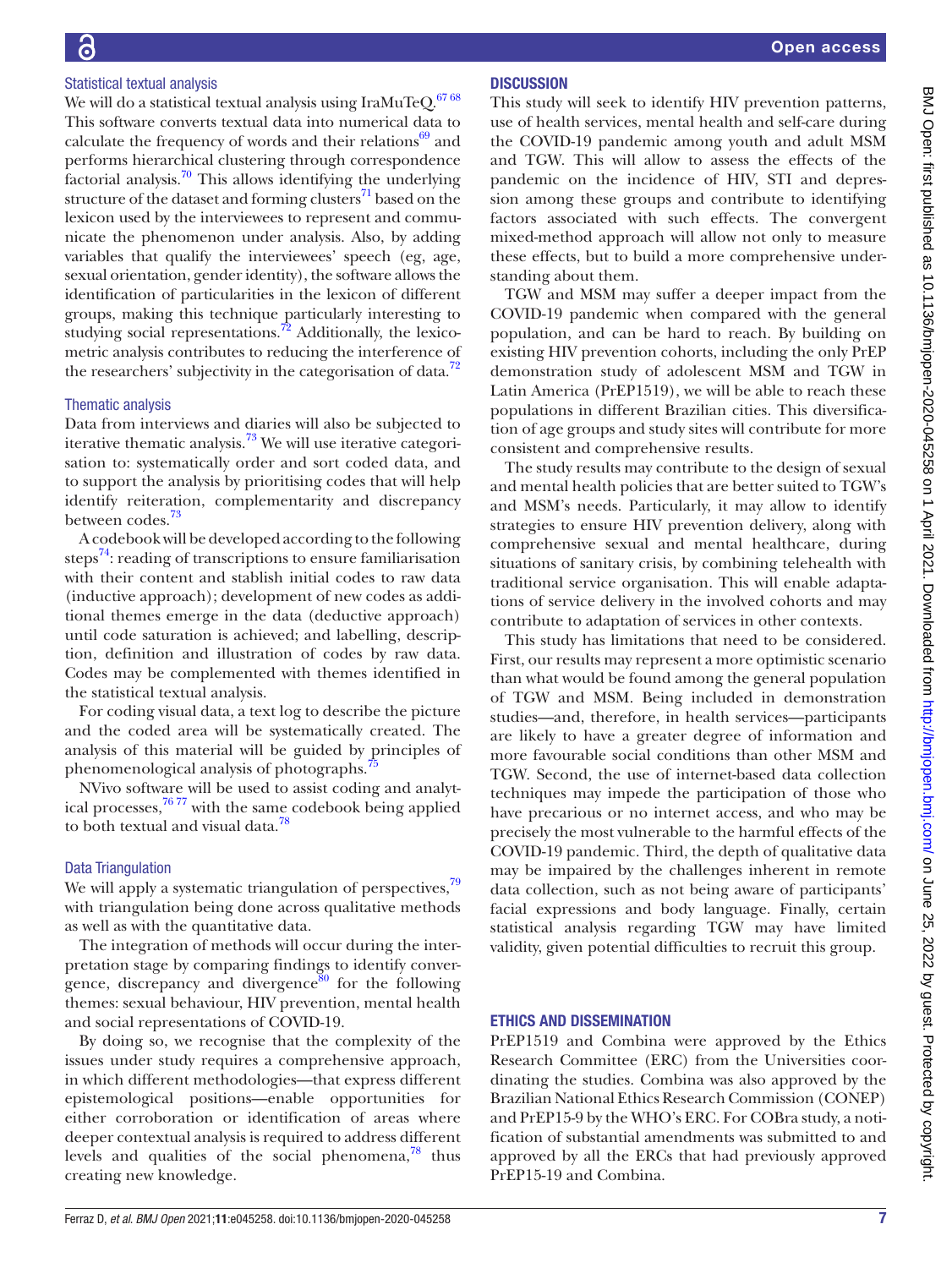### Open access

Results will be published in peer-reviewed journals and presented at scientific meetings, assuring transparency of data and anonymity of participants. Complementarily, informative flyers will be elaborated to communicate the study findings to participants, to key stakeholders (MoH, local health authorities, PrEP1519 and Combina staff), aiming to inform how services can better respond to the needs of participants during a sanitary crisis. This material will also be made available at the PrEP1519 and Combina websites.

### PATIENT AND PUBLIC INVOLVEMENT

This study is strongly oriented by lessons learnt from patients during the implementation of PrEP1519 and Combina. Access to sexual and mental healthcare have been shown to be a central need among participants, and assuring access and continuity of care has often been challenging.

Patients were not directly involved in the design of the COBra protocol because it was developed during the COVID-19 crisis, with time constrains and physical distancing measures preventing a wider community involvement. It is worth noticing, though, that PrEP1519 has a strong community participation, with youth TGW and MSM working directly in recruitment and retainment activities.

To assure dissemination of findings to participants and communities, we will develop informative flyers with voluntary participants, to be made available in all the channels used by the research teams to communicate with participants (eg, cohorts' websites, WhatsApp groups and Instagram).

### Author affiliations

1 Escola FIOCRUZ de Governo, FIOCRUZ Brasília, Fundação Oswaldo Cruz, Brasília, DF, Brazil

<sup>2</sup> Groupe de Recherche en Psychologie Sociale (EA 4163), Université Lumière Lyon 2 - Campus Porte des Alpes, Bron, France

<sup>3</sup>Instituto de Saúde Coletiva (ISC), Universidade Federal da Bahia, Salvador, BA, Brazil

<sup>4</sup>Programa de Pós-Graduação em Saúde Coletiva, Universidade Catolica de Santos, Santos, SP, Brazil

5 Departamento de Ciências da Vida, Universidade do Estado da Bahia, Salvador, BA, Brazil

6 Departamento de Medicina Preventiva, Universidade de Sao Paulo Faculdade de Medicina, Sao Paulo, São Paulo, Brazil

<sup>7</sup>Institute on Inequalities in Global Health, University of Southern California, Los Angeles, California, USA

<sup>8</sup>Departamento de Doenças Infecciosas e Medicina Tropical, Faculdade de Medicina, Universidade Federal de Minas Gerais, Belo Horizonte, MG, Brazil

### Twitter Laio Magno [@laiomagno](https://twitter.com/laiomagno)

Acknowledgements The authors would like to acknowledge the researchers working in the implementation of this study: Dirceu Greco, Érica Dumont, Éricles Rufino, Fabiane Soares, Fernanda Soares, Ivo Patrick, Luiz Fábio Alves de Deus, Paola Souza, Paula Massa, Priscilla Caires, Samuel Gomes da Silva, Thaís Fonseca, Thaís Aranha, Thiago Sabino, Unaí Tupinambás e Wilver Portella.

Contributors DF, ID, EMZ, XM, LM, ADG and MP conceived and designed the COBra Study protocol. MTC and LF participated in the design of the study, particularly in the development of the qualitative investigation. MW and LAdS collaborated on the

design of the quantitative investigation. All authors worked on the drafting of this manuscript with relevant intellectual contributions.

Funding COBra is supported by the ANRS - Maladies infectieuses émergentes, grant number ANRS COV 31 COBra. PrEP1519 is funded by UNITAID (grant number 2017–15-FIOTECPrEP), SVS-MS/CNPq (404055/2018–4) and the Brazilian Ministry of Health. Combina is funded by the Brazilian Ministry of Health and the Pan American Health Organization (PAHO).

Competing interests None declared.

Patient consent for publication Not required.

Provenance and peer review Not commissioned; externally peer reviewed.

Supplemental material This content has been supplied by the author(s). It has not been vetted by BMJ Publishing Group Limited (BMJ) and may not have been peer-reviewed. Any opinions or recommendations discussed are solely those of the author(s) and are not endorsed by BMJ. BMJ disclaims all liability and responsibility arising from any reliance placed on the content. Where the content includes any translated material, BMJ does not warrant the accuracy and reliability of the translations (including but not limited to local regulations, clinical guidelines, terminology, drug names and drug dosages), and is not responsible for any error and/or omissions arising from translation and adaptation or otherwise.

Open access This is an open access article distributed in accordance with the Creative Commons Attribution Non Commercial (CC BY-NC 4.0) license, which permits others to distribute, remix, adapt, build upon this work non-commercially, and license their derivative works on different terms, provided the original work is properly cited, appropriate credit is given, any changes made indicated, and the use is non-commercial. See: [http://creativecommons.org/licenses/by-nc/4.0/.](http://creativecommons.org/licenses/by-nc/4.0/)

### ORCID iDs

Dulce Ferraz <http://orcid.org/0000-0002-0443-3183> Xavier Mabire<http://orcid.org/0000-0001-9058-0085> Laio Magno<http://orcid.org/0000-0003-3752-0782>

### **REFERENCES**

- <span id="page-7-0"></span>1 WHO Director-General's opening remarks at the media briefing on COVID-19 – 11 March 2020. Available: [https://www.who.int/dg/](https://www.who.int/dg/speeches/detail/who-director-general-s-opening-remarks-at-the-media-briefing-on-covid-19-11-march-2020) [speeches/detail/who-director-general-s-opening-remarks-at-the](https://www.who.int/dg/speeches/detail/who-director-general-s-opening-remarks-at-the-media-briefing-on-covid-19-11-march-2020)[media-briefing-on-covid-19-11-march-2020](https://www.who.int/dg/speeches/detail/who-director-general-s-opening-remarks-at-the-media-briefing-on-covid-19-11-march-2020)
- <span id="page-7-1"></span>2 How to stop COVID-19 fuelling a resurgence of AIDS, malaria and tuberculosis. *[Nature](http://dx.doi.org/10.1038/d41586-020-02334-0)* 2020;584:169.
- <span id="page-7-2"></span>3 Hussein J. COVID-19: what implications for sexual and reproductive health and rights globally? *[Sex Reprod Health Matters](http://dx.doi.org/10.1080/26410397.2020.1746065)* 2020;28:1746065. doi:10.1080/26410397.2020.1746065
- <span id="page-7-3"></span>Aminnejad R, Alikhani R. Physical distancing or social distancing: that is the question. *[Can J Anesth](http://dx.doi.org/10.1007/s12630-020-01697-2)* 2020;67:1457–8. doi:10.1007/ s12630-020-01697-2
- <span id="page-7-4"></span>5 Brooks SK, Webster RK, Smith LE, *et al*. The psychological impact of quarantine and how to reduce it: rapid review of the evidence. *[Lancet](http://dx.doi.org/10.1016/S0140-6736(20)30460-8)* 2020;395:912–20.
- <span id="page-7-5"></span>6 Portal de Notícias G1. Casos de coronavírus no Brasil em 8 de abril, 2020. Available: [https://g1.globo.com/bemestar/coronavirus/noticia/](https://g1.globo.com/bemestar/coronavirus/noticia/2020/04/08/casos-de-coronavirus-no-brasil-em-8-de-abril.ghtml) [2020/04/08/casos-de-coronavirus-no-brasil-em-8-de-abril.ghtml](https://g1.globo.com/bemestar/coronavirus/noticia/2020/04/08/casos-de-coronavirus-no-brasil-em-8-de-abril.ghtml)
- <span id="page-7-6"></span>7 Portal do Ministério da Saúde do Brasil. Ministério da Saúde declara transmissão comunitária nacional, 2020. Available: [https://www.](https://www.saude.gov.br/noticias/agencia-saude/46568-ministerio-da-saude-declara-transmissao-comunitaria-nacional) [saude.gov.br/noticias/agencia-saude/46568-ministerio-da-saude](https://www.saude.gov.br/noticias/agencia-saude/46568-ministerio-da-saude-declara-transmissao-comunitaria-nacional)[declara-transmissao-comunitaria-nacional](https://www.saude.gov.br/noticias/agencia-saude/46568-ministerio-da-saude-declara-transmissao-comunitaria-nacional)
- <span id="page-7-7"></span>8 CoVida R. Painel Coronavírus Brasil, 2020. Available: [http://painel.](http://painel.covid19br.org/#) [covid19br.org/#](http://painel.covid19br.org/#)
- <span id="page-7-8"></span>Worldometers. Countries where coronavirus has spread, 2020. Available: [https://www.worldometers.info/coronavirus/countries](https://www.worldometers.info/coronavirus/countries-where-coronavirus-has-spread/)[where-coronavirus-has-spread/](https://www.worldometers.info/coronavirus/countries-where-coronavirus-has-spread/)
- <span id="page-7-9"></span>10 Ortega F, Orsini M. Governing COVID-19 without government in Brazil: ignorance, neoliberal authoritarianism, and the collapse of public health leadership. *[Glob Public Health](http://dx.doi.org/10.1080/17441692.2020.1795223)* 2020;15:1257–77. doi:10 .1080/17441692.2020.1795223
- <span id="page-7-11"></span>11 Aquino EML, Silveira IH, Pescarini JM, *et al*. Medidas de distanciamento social no controle da pandemia de COVID-19: potenciais impactos e desafios no Brasil. *[Ciênc. saúde coletiva](http://dx.doi.org/10.1590/1413-81232020256.1.10502020)* 2020;25:2423–46. doi:10.1590/1413-81232020256.1.10502020
- <span id="page-7-10"></span>12 Bish A, Michie S. Demographic and attitudinal determinants of protective behaviours during a pandemic: a review. *[Br J Health](http://dx.doi.org/10.1348/135910710X485826)  [Psychol](http://dx.doi.org/10.1348/135910710X485826)* 2010;15:797–824.
- <span id="page-7-12"></span>13 Fundação Instituto Brasileiro de Geografia e Estatística (IBGE). Síntese de indicadores sociais: uma análise das condiçõoes de vida da populaçãao brasileira. Rio de Janeiro ibge; 2018.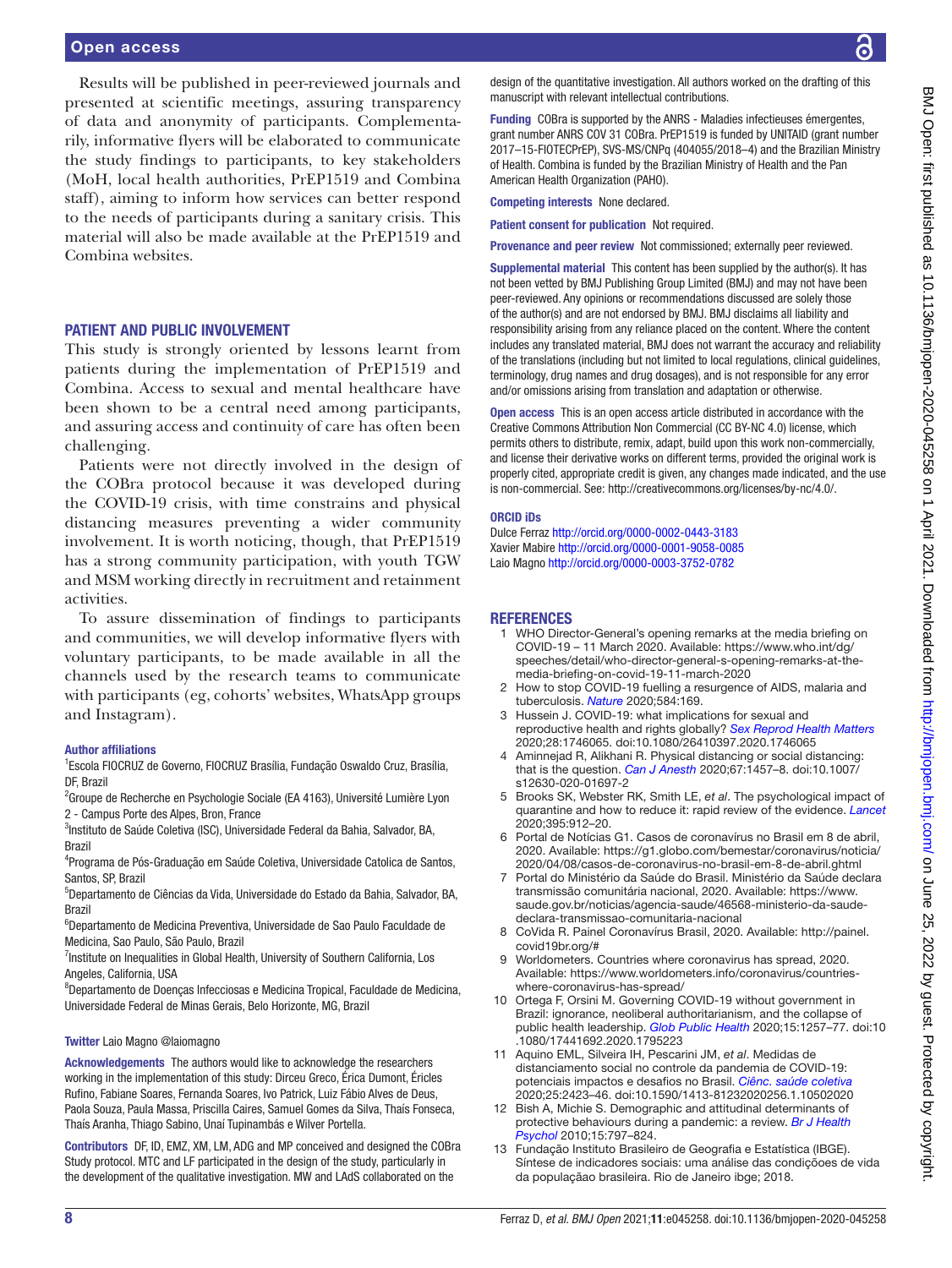- <span id="page-8-0"></span>14 Musso D, Ko AI, Baud D. Zika Virus Infection - After the Pandemic. *[N Engl J Med](http://dx.doi.org/10.1056/NEJMra1808246)* 2019;381:1444–57.
- 15 Wenham C, Smith J, Morgan R, *et al*. COVID-19: the gendered impacts of the outbreak. *[Lancet](http://dx.doi.org/10.1016/S0140-6736(20)30526-2)* 2020;395:846–8. doi:10.1016/ S0140-6736(20)30526-2
- 16 Alpalhão M, Filipe P. The impacts of isolation measures against SARS-CoV-2 infection on sexual health. *[AIDS Behav](http://dx.doi.org/10.1007/s10461-020-02853-x)* 2020;24:2258–9. doi:10.1007/s10461-020-02853-x
- 17 Ahmed Z, Sonfield A. The COVID-19 outbreak: potential fallout for sexual and reproductive health and rights. *Guttmacher Inst* 2020.
- <span id="page-8-9"></span>18 Li G, Tang D, Song B, *et al*. Impact of the COVID-19 pandemic on partner relationships and sexual and reproductive health: crosssectional, online survey study. *[J Med Internet Res](http://dx.doi.org/10.2196/20961)* 2020;22:e20961.
- 19 Hogan AB, Jewell BL, Sherrard-Smith E, *et al*. Potential impact of the COVID-19 pandemic on HIV, tuberculosis, and malaria in low-income and middle-income countries: a modelling study. *[Lancet Glob Health](http://dx.doi.org/10.1016/S2214-109X(20)30288-6)* 2020;8:e1132–41.
- 20 Jewell BL, Mudimu E, Stover J, *et al*. Potential effects of disruption to HIV programmes in sub-Saharan Africa caused by COVID-19: results from multiple mathematical models. *[Lancet HIV](http://dx.doi.org/10.1016/S2352-3018(20)30211-3)* 2020;7:e629–40. doi:10.1016/S2352-3018(20)30211-3
- <span id="page-8-1"></span>21 Ministério da Saúde (BR). Ofício circular no 8/2020/CGAHV/.DCCI/ SVS/MS | Departamento de Doenças de Condições Crônicas E Infecções Sexualmente Transmissíveis, 2020. Available: [http ://www.](http%20://www.aids.gov.br/pt-br/legislacao/oficio-circular-no-82020cgahvdccisvsms) [aids.gov.br/pt-br/legislacao/oficio-circular-no-82020cgahvdccisvsms](http%20://www.aids.gov.br/pt-br/legislacao/oficio-circular-no-82020cgahvdccisvsms)
- <span id="page-8-2"></span>22 RNP+Brasil. Pesquisa ICPCOVID com PVHA entra em nova fase, 2020. Available: [http ://www.rnpvha.org.br/pesquisa-icpcovid-com](http%20://www.rnpvha.org.br/pesquisa-icpcovid-com-pvha-entra-em-nova-fase.html)[pvha-entra-em-nova-fase.html](http%20://www.rnpvha.org.br/pesquisa-icpcovid-com-pvha-entra-em-nova-fase.html)
- 23 Pinto RM, Park S. COVID-19 pandemic disrupts HIV continuum of care and prevention: implications for research and practice concerning community-based organizations and frontline providers. *[AIDS Behav](http://dx.doi.org/10.1007/s10461-020-02893-3)* 2020;24:2486–9. doi:10.1007/s10461-020-02893-3
- <span id="page-8-3"></span>24 Hoagland B, Torres TS, Bezerra DRB, *et al*. Telemedicine as a tool for PrEP delivery during the COVID-19 pandemic in a large HIV prevention service in Rio de Janeiro-Brazil. *[Brazilian J Infect Dis](http://dx.doi.org/10.1016/j.bjid.2020.05.004)* 2020;24:360–4. doi:10.1016/j.bjid.2020.05.004
- <span id="page-8-18"></span>25 Dourado I, Magno L, Soares F, *et al*. Adapting to the COVID-19 pandemic: continuing HIV prevention services for adolescents through Telemonitoring, Brazil. *[AIDS Behav](http://dx.doi.org/10.1007/s10461-020-02927-w)* 2020;24:1994–9. doi:10.1007/s10461-020-02927-w
- <span id="page-8-4"></span>26 Bastos FI, Bastos LS, Coutinho C, *et al*. HIV, HCV, HBV, and syphilis among transgender women from Brazil: assessing different methods to adjust infection rates of a hard-to-reach, sparse population. *[Medicine](http://dx.doi.org/10.1097/MD.0000000000009447)* 2018;97:S16–24.
- <span id="page-8-20"></span>27 Kerr L, Kendall C, Guimarães MDC, *et al*. HIV prevalence among men who have sex with men in Brazil: results of the 2nd national survey using respondent-driven sampling. *[Medicine](http://dx.doi.org/10.1097/MD.0000000000010573)* 2018;97:S9–15.
- <span id="page-8-5"></span>28 Ferraz D, Couto MT, Zucchi EM, *et al*. AIDS-and sexuality-related stigmas underlying the use of post-exposure prophylaxis for HIV in Brazil: findings from a multicentric study. *[Sex Reprod Heal matters](http://dx.doi.org/10.1080/26410397.2019.1650587)* 2019;27:107–21.
- <span id="page-8-6"></span>29 Santos G-M, Ackerman B, Rao A, *et al*. Economic, mental health, HIV prevention and HIV treatment impacts of COVID-19 and the COVID-19 response on a global sample of Cisgender gay men and other men who have sex with men. *[AIDS Behav](http://dx.doi.org/10.1007/s10461-020-02969-0)* 2021;25:311–21. doi:10.1007/s10461-020-02969-0
- <span id="page-8-7"></span>30 Sanchez TH, Zlotorzynska M, Rai M, *et al*. Characterizing the impact of COVID-19 on men who have sex with men across the United States in April, 2020. *[AIDS Behav](http://dx.doi.org/10.1007/s10461-020-02894-2)* 2020;24:2024–32.
- <span id="page-8-8"></span>31 Torres TS, Hoagland B, Bezerra DRB, *et al*. Impact of COVID-19 pandemic on sexual minority populations in Brazil: an analysis of Social/Racial disparities in maintaining social distancing and a description of sexual behavior. *[AIDS Behav](http://dx.doi.org/10.1007/s10461-020-02984-1)* 2021;25:73–84. doi:10.1007/s10461-020-02984-1
- 32 Döring N. How is the COVID-19 pandemic affecting our Sexualities? An overview of the current media narratives and research hypotheses. *[Arch Sex Behav](http://dx.doi.org/10.1007/s10508-020-01790-z)* 2020;49:2765–78. doi:10.1007/s10508- 020-01790-z
- <span id="page-8-10"></span>33 Chow EPF, Hocking JS, Ong JJ, *et al*. Changing the use of HIV preexposure prophylaxis among men who have sex with men during the COVID-19 pandemic in Melbourne, Australia. *[Open Forum Infect Dis](http://dx.doi.org/10.1093/ofid/ofaa275)* 2020;7:ofaa275. doi:10.1093/ofid/ofaa275
- 34 Sharma A, Pillai DR, Lu M, *et al*. Impact of isolation precautions on quality of life: a meta-analysis. *[J Hosp Infect](http://dx.doi.org/10.1016/j.jhin.2020.02.004)* 2020;105:35–42.
- 35 Barratt RL, Shaban R, Moyle W. Patient experience of source isolation: lessons for clinical practice. *[Contemp Nurse](http://dx.doi.org/10.5172/conu.2011.180)* 2011;39:180–93.
- <span id="page-8-11"></span>36 Vizard T, Davis J, White E. Coronavirus and depression in adults, Great Britain: June 2020 Office for National Statistics; 2020. [https://](https://www.ons.gov.uk/peoplepopulationandcommunity/wellbeing/articles/coronavirusanddepressioninadultsgreatbritain/june2020?fbclid=IwAR3_1Fd-GqGchHtqj0c1FP01OXsA18cwptWv3SXN1rtsoUcq93rZ8Lb0JkM) [www.ons.gov.uk/peoplepopulationandcommunity/wellbeing/articles/](https://www.ons.gov.uk/peoplepopulationandcommunity/wellbeing/articles/coronavirusanddepressioninadultsgreatbritain/june2020?fbclid=IwAR3_1Fd-GqGchHtqj0c1FP01OXsA18cwptWv3SXN1rtsoUcq93rZ8Lb0JkM) [coronavirusanddepressioninadultsgreatbritain/june2020?fbclid=](https://www.ons.gov.uk/peoplepopulationandcommunity/wellbeing/articles/coronavirusanddepressioninadultsgreatbritain/june2020?fbclid=IwAR3_1Fd-GqGchHtqj0c1FP01OXsA18cwptWv3SXN1rtsoUcq93rZ8Lb0JkM)

[IwAR3\\_1Fd-GqGchHtqj0c1FP01OXsA18cwptWv3SXN1rtsoUcq93rZ](https://www.ons.gov.uk/peoplepopulationandcommunity/wellbeing/articles/coronavirusanddepressioninadultsgreatbritain/june2020?fbclid=IwAR3_1Fd-GqGchHtqj0c1FP01OXsA18cwptWv3SXN1rtsoUcq93rZ8Lb0JkM) [8Lb0JkM](https://www.ons.gov.uk/peoplepopulationandcommunity/wellbeing/articles/coronavirusanddepressioninadultsgreatbritain/june2020?fbclid=IwAR3_1Fd-GqGchHtqj0c1FP01OXsA18cwptWv3SXN1rtsoUcq93rZ8Lb0JkM) [Accessed 18 Sep 2020].

- <span id="page-8-12"></span>37 Czeisler Mark É, Lane RI, Petrosky E, *et al*. Mental Health, Substance Use, and Suicidal Ideation During the COVID-19 Pandemic - United States, June 24-30, 2020. *[MMWR Morb Mortal Wkly Rep](http://dx.doi.org/10.15585/mmwr.mm6932a1)* 2020;69:1049–57.
- <span id="page-8-13"></span>38 World Health Organization (WHO). WHO consolidated guideline on self-care interventions for health: sexual and reproductive health and rights: executive summary 2019.
- <span id="page-8-14"></span>39 Frost DM, Meyer IH, Schwartz S. Social support networks among diverse sexual minority populations. *[Am J Orthopsychiatry](http://dx.doi.org/10.1037/ort0000117)* 2016;86:91–102. doi:10.1037/ort0000117
- <span id="page-8-15"></span>40 Schulman S. Familial homophobia: os experience in search of recognition. *Ties that Bind Fam homophobia its consequences* 2009:1–17.
- 41 Duarte A de S, Cymbalista R. A Casa 1: habitação E diálogo entre público E privado Na acolhida de jovens LGBT. *Encontro da Assoc Nac Pesqui e Pós-Graduação em Arquitetura e Urban* 2018;5:8527–44.
- <span id="page-8-16"></span>42 Moscovici S. *Social representations: explorations in social psychology*. New York: NYU Press, 2000.
- 43 Kalampalikis N, Apostolidis T. Social representations. In: Lo Monaco G, Delouvée S, Rateau P, eds. *Theories, methods and applications*, 2016: 69–77.
- <span id="page-8-23"></span>44 Apostolodis T. Social representations and triangulation: an application in social psychology of health. *Psicol Teor e Pesqui* 2006;22:211–27.
- 45 Apostolidis T, Dany L. Représentations sociales et risques sanitaires : perspectives sociocognitives. *Tempus – Actas Saúde Coletiva* 2012;6:35–50.
- <span id="page-8-24"></span>46 Jodelet D. Représentations Sociales et Mondes de Vie. *Archives contemporaines* 2015;1.
- <span id="page-8-17"></span>47 Johnson RB, Onwuegbuzie AJ, Turner LA. Toward a definition of mixed methods research. *[J Mix Methods Res](http://dx.doi.org/10.1177/1558689806298224)* 2007;1:112–33. doi:10.1177/1558689806298224
- <span id="page-8-19"></span>48 Grangeiro A, Couto MT, Peres MF, *et al*. Pre-Exposure and postexposure prophylaxes and the combination HIV prevention methods (the combine! study): protocol for a pragmatic clinical trial at public healthcare clinics in Brazil. *[BMJ Open](http://dx.doi.org/10.1136/bmjopen-2015-009021)* 2015;5:e009021–11.
- <span id="page-8-21"></span>49 WHO. Sexual health, human rights and the law. Geneva, Switzerland World Health Organization; 2015.
- 50 Ferguson L, Fried S, Matsaseng T, *et al*. Human rights and legal dimensions of self care interventions for sexual and reproductive health. *[BMJ](http://dx.doi.org/10.1136/bmj.l1941)* 2019;365:l1941. doi:10.1136/bmj.l1941
- <span id="page-8-22"></span>51 Ayres JR, Paiva V, França I. From Natural History of Disease to Vulnerability. In: *Routledge Handbook of global public health*. Routledge, 2015: 98–107.
- 52 Morin M, Terrade F, Préau M. Psychologie communautaire et psychologie de la santé : l'implication de la recherche psychosociale dans la promotion de la santé. *Psychol Fr* 2012;57:111–8.
- <span id="page-8-25"></span>53 Wagner W, Kronberger N, Seifert F. Collective symbolic coping with new technology: knowledge, images and public discourse. *[Br J Soc](http://dx.doi.org/10.1348/014466602760344241)  [Psychol](http://dx.doi.org/10.1348/014466602760344241)* 2002;41:323–43.
- 54 Morin M. Parcours de santé. *Armand Colin* 2004.
- 55 Wagner W, Hayes N. *Everyday discourse and common sense: the theory of social representations*. Palgrave Macmillan, 2005.
- <span id="page-8-26"></span>56 Testa RJ, Habarth J, Peta J, *et al*. Development of the gender minority stress and resilience measure. *[Psychol Sex Orientat Gend](http://dx.doi.org/10.1037/sgd0000081)  [Divers](http://dx.doi.org/10.1037/sgd0000081)* 2015;2:65–77. doi:10.1037/sgd0000081
- 57 Meyer IH. Minority stress and mental health in gay men. *[J Health Soc](http://dx.doi.org/10.2307/2137286)  [Behav](http://dx.doi.org/10.2307/2137286)* 1995;36:38–56. doi:10.2307/2137286
- 58 Richards K, Campenni C, Muse-Burke J. Self-Care and well-being in mental health professionals: the mediating effects of Self-awareness and mindfulness. *[J Ment Heal Couns](http://dx.doi.org/10.17744/mehc.32.3.0n31v88304423806)* 2010;32:247–64. doi:10.17744/ mehc.32.3.0n31v88304423806
- <span id="page-8-27"></span>59 Ministério da Saúde (BR). Manual Técnico para o Diagnóstico da Infecção pelo HIV em Adultos e Crianças. Secr Vigilância em Saúde, Dep Vigilância, Prevenção e control das Infecções sex Transm do HIV/AIDS e das Hepatites Virais – Brasília Ministério da Saúde; 2016.
- 60 PrEPara Salvador #vemdeprep. O babado do autoteste!!! 2019. Available: <https://www.youtube.com/watch?v=iYCuQ09Cu6w&t>
- <span id="page-8-28"></span>61 Santiago-Delefosse M, Carral MDR. Les méthodes qualitatives os psychologie et sciences humaines de la santé Dunod; 2017.
- 62 Minayo MCdeS. Análise qualitativa: teoria, passos E fidedignidade. *[Ciênc. saúde coletiva](http://dx.doi.org/10.1590/S1413-81232012000300007)* 2012;17:621–6. doi:10.1590/S1413- 81232012000300007
- 63 Malterud K. Qualitative research: Standards, challenges, and guidelines. *[The Lancet](http://dx.doi.org/10.1016/S0140-6736(01)05627-6)* 2001;358:483–8. doi:10.1016/S0140- 6736(01)05627-6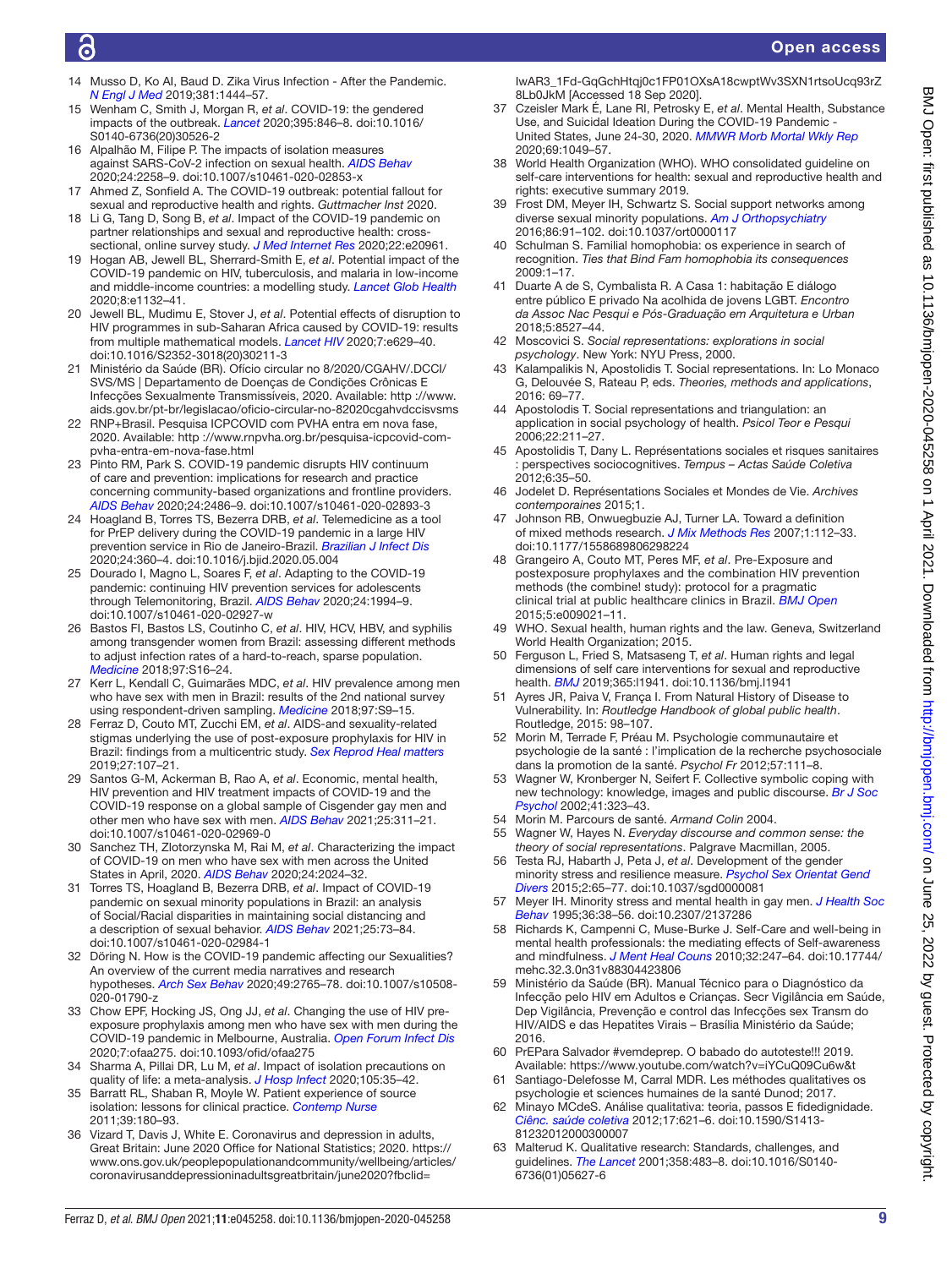### Open access

- <span id="page-9-0"></span>64 Darbyshire P, MacDougall C, Schiller W. Multiple methods in qualitative research with children: more insight or just more? *[Qual](http://dx.doi.org/10.1177/1468794105056921)  [Res](http://dx.doi.org/10.1177/1468794105056921)* 2005;5:417–36. doi:10.1177/1468794105056921
- <span id="page-9-1"></span>65 Baer A, Saroiu S, Koutsky LA. Obtaining sensitive data through the web: an example of design and methods. *[Epidemiology](http://dx.doi.org/10.1097/00001648-200211000-00007)* 2002;13:640–5.
- <span id="page-9-2"></span>66 Davis K, Minckas N, Bond V, *et al*. Beyond interviews and focus groups: a framework for integrating innovative qualitative methods into randomised controlled trials of complex public health interventions. *[Trials](http://dx.doi.org/10.1186/s13063-019-3439-8)* 2019;20:329.
- <span id="page-9-3"></span>67 Ratinaud P, Marchand P. Des mondes lexicaux aux représentations sociales. Une première approche des thématiques dans les débats à l'Assemblée nationale (1998-2014). *[Mots](http://dx.doi.org/10.4000/mots.22006)* 2015:57–77.
- 68 Marty E, Marchand P, Ratinaud P. Les médias et l'opinion- Eléments théoriques et méthodologiques pour une analyse Du débat sur l'identité nationale. *[Bulletin of Sociological Methodology/Bulletin de](http://dx.doi.org/10.1177/0759106312465550)  [Méthodologie Sociologique](http://dx.doi.org/10.1177/0759106312465550)* 2013;117:46–60.
- <span id="page-9-4"></span>69 Leblanc J-M. Proposition de protocole pour l'analyse des données textuelles : pour une démarche expérimentale en lexicométrie. *Nouv Perspect en Sci Soc* 2016;11:25–63.
- <span id="page-9-5"></span>70 Marpsat M. La méthode Alceste. *Sociologie*2010.
- <span id="page-9-6"></span>71 Ratinaud P. Amélioration de la précision et de la vitesse de l'algorithme de classification de la méthode Reinert dans IRaMuTeQ.

*Proceedings of the 14th international conference on statistical analysis of textual data*, 2018:616–25.

- <span id="page-9-7"></span>72 Grenon V, Larose F, Carignan I. Réflexions méthodologiques sur l'étude des représentations sociales : rétrospectives de recherches antérieures. *[Phronesis](http://dx.doi.org/10.7202/1018072ar)* 2013;2:43–9.
- <span id="page-9-8"></span>73 Neale J. Iterative categorization (IC): a systematic technique for analysing qualitative data. *[Addiction](http://dx.doi.org/10.1111/add.13314)* 2016;111:1096–106.
- <span id="page-9-9"></span>74 Roberts K, Dowell A, Nie J-B. Attempting rigour and replicability in thematic analysis of qualitative research data; a case study of codebook development. *[BMC Med Res Methodol](http://dx.doi.org/10.1186/s12874-019-0707-y)* 2019;19:66.
- <span id="page-9-10"></span>75 Ziller RC, Smith DE. A phenomenological utilization of Photographs. *J Phenomenol Psychol* 1977;7:172.
- <span id="page-9-11"></span>76 Bazeley P, Jackson K. *Qualitative data analysis with NVivo*. SAGE publications limited, 2013.
- 77 Gibbs GR. *Qualitative data analysis: explorations with NVivo*. Open University, 2002.
- <span id="page-9-12"></span>78 Lewis RB. NVivo 2.0 and ATLAS.ti 5.0: a comparative review of two popular qualitative Data-Analysis programs. *[Field methods](http://dx.doi.org/10.1177/1525822X04269174)* 2004;16:439–64.
- <span id="page-9-13"></span>79 Flick U. Triangulation. In: Denzin NK, Lincoln YS, eds. *The SAGE Handbook of qualitative research*. sage, 2017: 444–61.
- <span id="page-9-14"></span>80 Steinmetz-Wood M, Pluye P, Ross NA. The planning and reporting of mixed methods studies on the built environment and health. *[Prev](http://dx.doi.org/10.1016/j.ypmed.2019.105752)  [Med](http://dx.doi.org/10.1016/j.ypmed.2019.105752)* 2019;126:105752.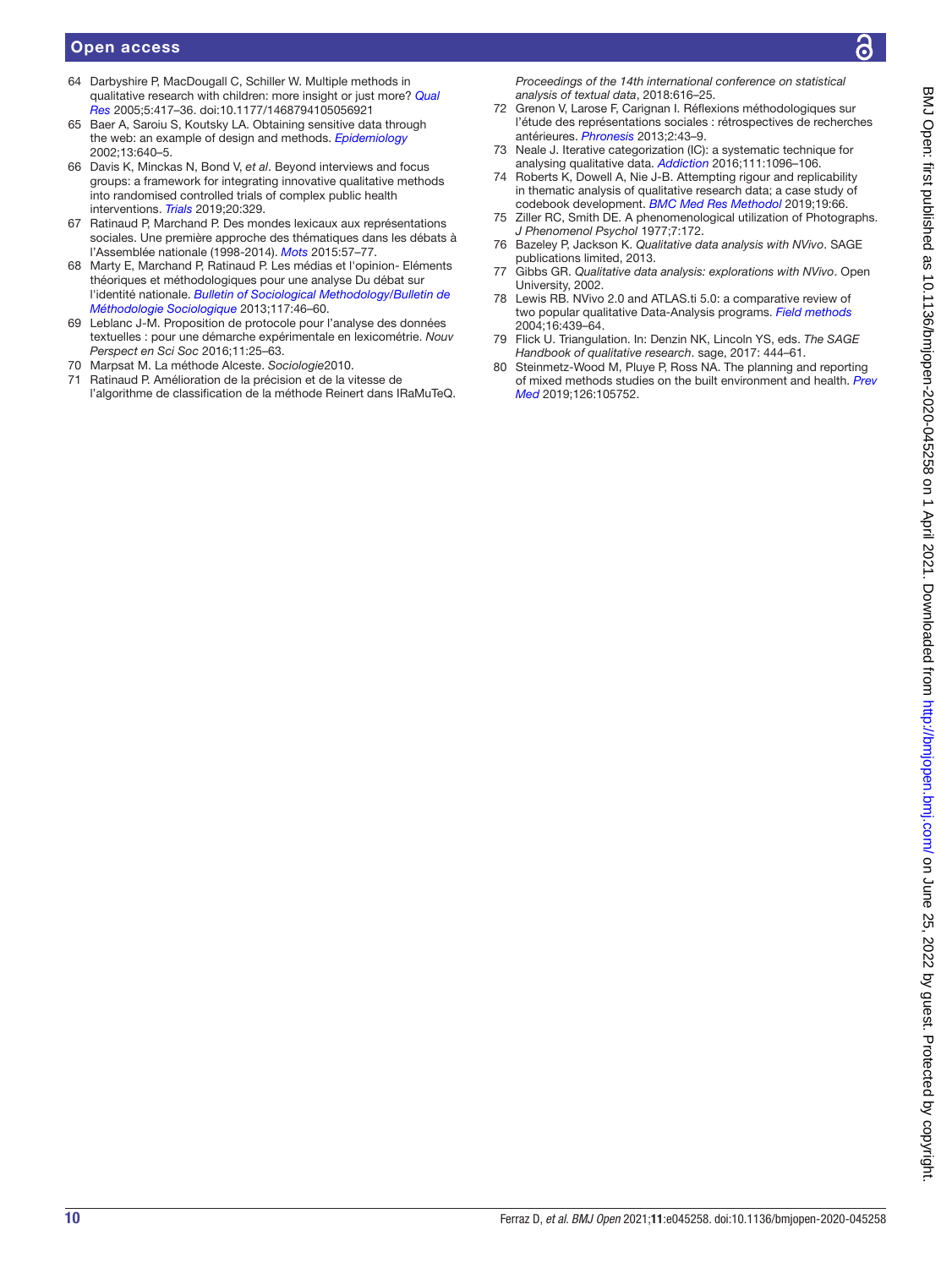### **Appendix 1: Script for semi-structured interviews through video calls and interactive voice response with adolescent MSM and TGW participants of PrEP 1519 or Combina Studies – COBra Study**

### IDENTIFICATION DATA

Date:  $\frac{1}{\sqrt{2\pi}}$ 

Interviewers' name:

Study site: ( ) Salvador ( ) São Paulo

Interviewees' chosen name:

Study arm: ( ) PrEP ( ) Não-PrEP

Age:  $\qquad$ 

What do you do (job/profession/studies)?

How do you define tour skin color? (autodeclarada) \_\_\_\_\_\_\_\_\_\_\_\_\_\_\_\_\_\_\_\_\_\_\_\_\_\_\_\_\_

Is it alright if we contact you again in the future? ( ) Yes ( ) No

Is it alright if I record the interview? ( ) Yes ( ) No

### **A. Characterization of housing and living conditions during the pandemic**

1. Where do you live? Tell me a little about where and with whom you live.

Explore: housing condition, neighborhood, other people in the household, work conditions, income

2. Does your family (or the people you live with) accept or respect your sexual orientation and/or your gender identity and expression?

3. Is the place where you live, in general, a safe environment for you?

### **B. Social representations of COVID-19 and its protection measures**

4. What do you think about the coronavirus?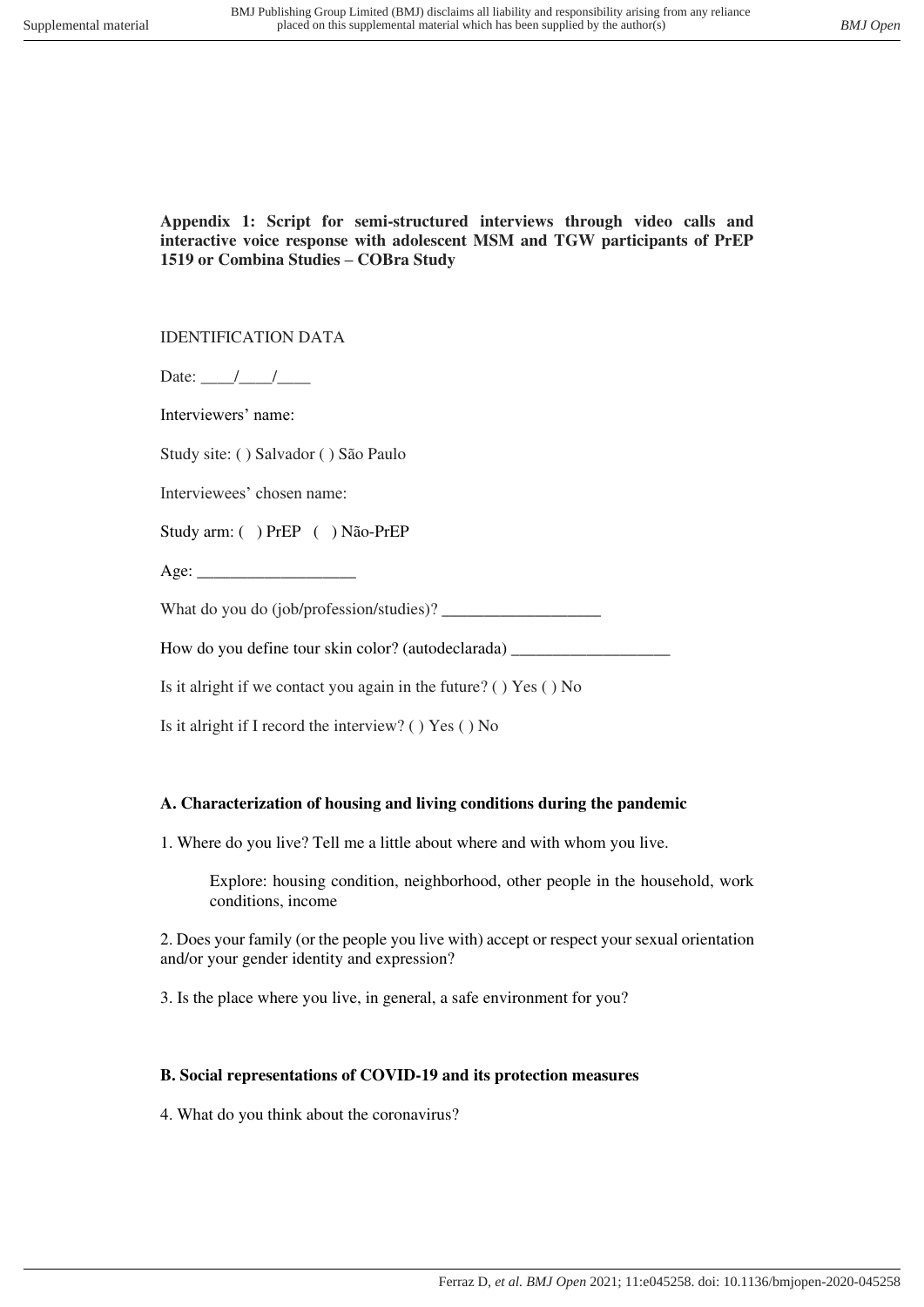Explore: what is the coronavirus; origin/how the pandemic started; representation about the severity of the disease; impressions about recommended protection measures.

5. To you, what are the most striking effects of the coronavirus pandemic for you?

Explore: how the recommendation for physical distancing and staying home affected the participants' life; how other restrictions related to COVID-19 affected his/her life, considering work, leisure, freedom, privacy, or illness of a family member; how she/he sees the collective consequences - for the community where she/he lives, for young people, for MSM and TGW)

6. Did you stay at home, in social isolation, at any time during the pandemic? How was this isolation?

Explore: How long did it last? What things could you go out for? Did conflicts increased or decreased during this period? Were there people you could meet in person? Who and why?

7. Since physical isolation measures started, have you lived or stayed elsewhere?

Explore motive for moving, eviction.

8. Did COVID-19 affect your economic resources or those of your family? Has anyone in the house lost his job? Are there things you need to buy that you can't afford?

9. What have been the main sources of information you use to decide what protective measures against covid-19 would you take or not?

Explore perception about fake news, conflicting messages between federal government, state and municipality

10. Do you think your rights are being affected by these restrictions?

Explore situations and the person's understanding of rights; if he/she physical distancing and social isolation have affected freedom and privacy and how

11. Did you experience any episode of verbal aggression or discrimination (threat, curse, shame) during this period? Physical aggression (pushing, hitting, hitting)? Sexual violence?

 12. Did you think about seeking help for any of these situations you experienced? Did you get the help you needed? Were you satisfied with the help? What else could have been useful to support you?

**C. Self-care during physical distancing measures: physical, psychological, spiritual and support components**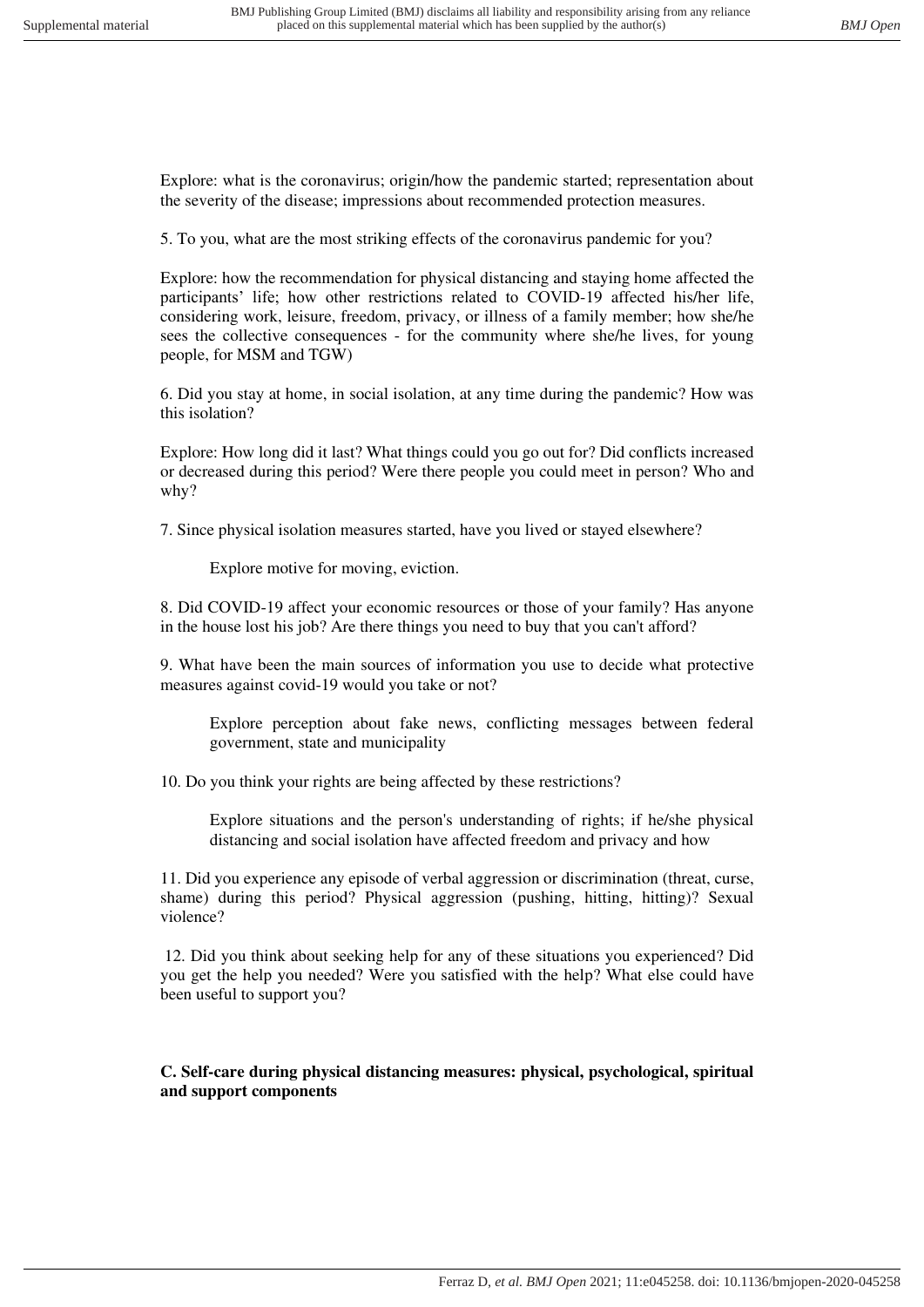(Attention to investigate intentionality and/or agency in the reports, i.e., identify what the person is actively doing to take care of themselves)

13. Do you consider that you have been taking care of yourself during since the pandemic started? How have you been doing this?

Explore dimensions of physical, spiritual, psychological and social care. Use the following questions to address these dimensions.

14. Can you describe your feelings, mood and thoughts during this time? Do you feel different now than you used to feel before quarantine? In what way? When feelings, moods and thoughts were negative, did you try to do something in order to feel more positive, happy or confident?

15. Does spirituality and/or religion have any particular or special role in your life at this time?

16. Have you tried to be in contact with people? Have you been trying to avoid certain peopel?

Exploring reasons for seeking people; changes in community support; feelings about not being able to be with other people.

17. Is there anything else you do to take care of yourself?

# **D. HIV Prevention**

18. How are your affective and sexual relationships since the pandemic and physical distancing measures started?

Explore how it differs from previous practices; ask about satisfaction and pleasure in current relationships

19. How have you been dealing with HIV and STI prevention been during this period? How was did you deal with prevention before? Do you feel exposed to HIV infection during the pandemic?

20. Considering your experiences, what do you think about the use of PrEP during this period? (Explore interruption, maintenance, 'on demand')? And the use of HIV testing (self-test or going to the clinics to get tested)?

# **Wrap-up**